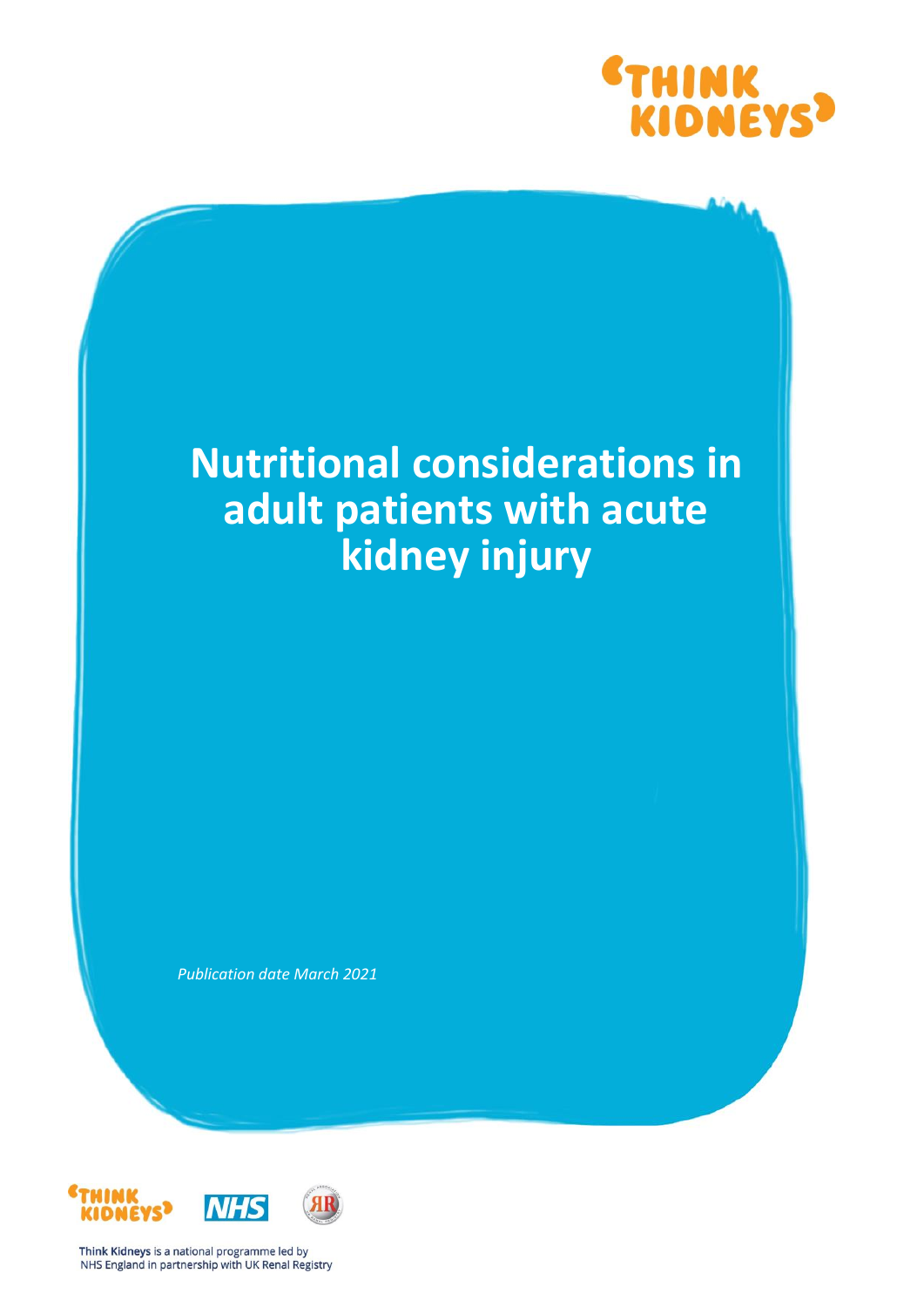

## **Nutritional considerations in adult patients with acute kidney injury**

*Publication date March 2021 Review date March 2023*

#### **Table of Contents**

| <b>Subject</b> |                                                          | <b>Page No</b> |  |
|----------------|----------------------------------------------------------|----------------|--|
|                |                                                          |                |  |
|                | 1. Introduction                                          | 2              |  |
|                | 2. Identifying patients with AKI at risk of malnutrition | 2              |  |
|                | 3. Principles of nutrition support in patients with AKI  | 4              |  |
|                | 4. Dietetic audit measures in AKI                        | 10             |  |
|                | 5. References                                            | 11             |  |
|                | 6. Acknowledgements                                      | 17             |  |

This document is based on extracts from the British Dietetic Association Parenteral and Enteral Nutrition Group (PENG) "Pocket Guide for Clinical Nutrition" (5<sup>th</sup> Edition, 2018).

#### Disclaimer

To the best of our knowledge, the contents of this publication are in line with National Institute for Health and Care Excellence guidance relating to the management and treatment of acute kidney injury.

Professional advice should be sought before taking, or refraining from taking, any action on the basis of the content of this publication. We cannot be held responsible for any errors or omissions therein, nor for the consequences of these or for any loss or damage suffered by readers or any third party informed of its contents. The UK Renal Registry disclaims all liability and responsibility arising from any reliance placed on the information contained in this publication by you or any third party who may be informed of its contents.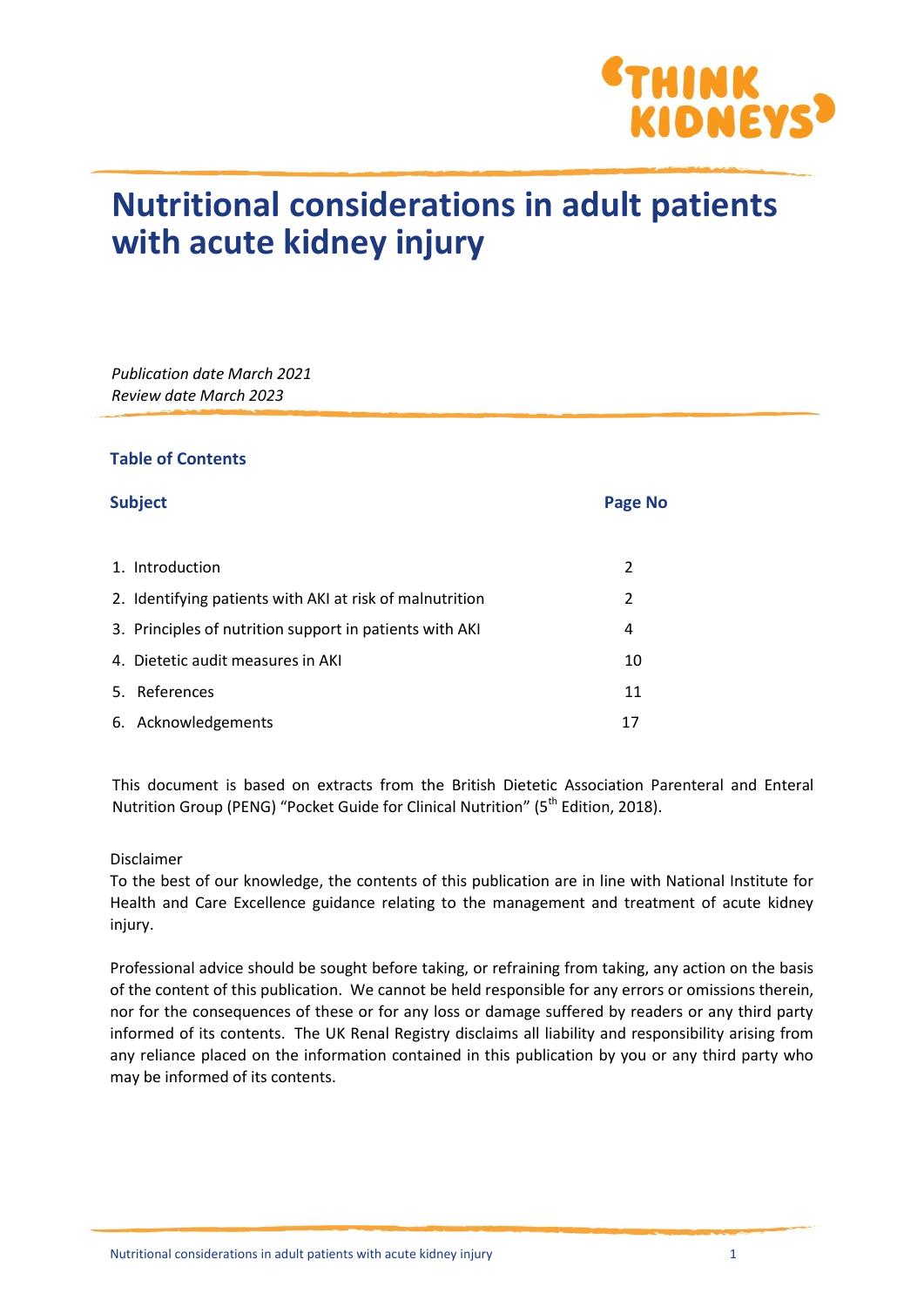

## **1. Introduction**

Acute Kidney Injury (AKI) encompasses not only kidney disease but a wide spectrum of injury to the kidneys (NICE 2019). It is characterised by a rapid reduction in kidney function resulting in a failure to maintain fluid, electrolyte and acid-base homeostasis (Segaran et al, 2015). The term AKI encompasses a spectrum of injury from moderate to severe deterioration of kidney function where patients may require renal replacement therapy (RRT). The clinical status and treatment of patients with AKI can vary greatly. As a result, nutritional requirements of a patient can vary significantly depending on the degree of AKI, underlying clinical condition, metabolic state, inflammation and treatment employed. Patients require an individualised dietetic approach with close monitoring and review, especially if they require RRT (Kopple et al, 2013).

To date there are no randomised controlled trials on nutrition and AKI, which remains an under researched area. However, given that malnutrition is a strong predictor of mortality in patients with AKI, it seems judicious to optimise nutritional status is key (Li et al, 2012; Meyer et al, 2020; Fiaccadori et al, 2021).

The aim of this document is to provide an overview of nutritional considerations with patients affected by AKI. It is not intended to replace the role of health care professionals. In view of the lack of systematic reviews and high quality studies in the current literature, the recommendations provided are limited to current guidelines and the expert opinions of the authors of this document.

Malnutrition, specifically protein energy wasting (PEW), is an important predictor of in-hospital mortality in patients with AKI, independent of complications and co-morbidities (Fiaccadori et al, 1990; Meyer et al, 2020). Up to 42% of patients with AKI present with signs of severe malnutrition on admission (Cano et al, 2009; Sabatino et al, 2017). Between 24 and 60% of all hospitalised patients with AKI present with a degree of malnutrition (Meyer et al, 2020). In the critical care setting this prevalence increases to as high as 73% (Oh et al, 2019). Moreover, patients with malnutrition who survive to hospital discharge have poor outcomes (Meyer et al 2020). It is therefore important that patients with AKI at risk of malnutrition are identified and where appropriate, referred to the dietitian so that nutritional support and/or dietary electrolyte manipulation can be individually tailored to the patient.

Nutritional support for patients with AKI must take into account not only the specific metabolic disturbances associated with the kidney injury but also the underlying disease process, the potential nutritional losses and gains during RRT, fluid retention (including gut oedema) and retention of uraemic toxins and inflammatory markers (Mercado et al, 2019; Ostermann et al, 2019). It is recognised that patients with AKI represent a heterogeneous group rarely presenting with an isolated disease process. AKI is often present when there is sepsis and multi-organ failure (Kanagasundaram et al, 2019).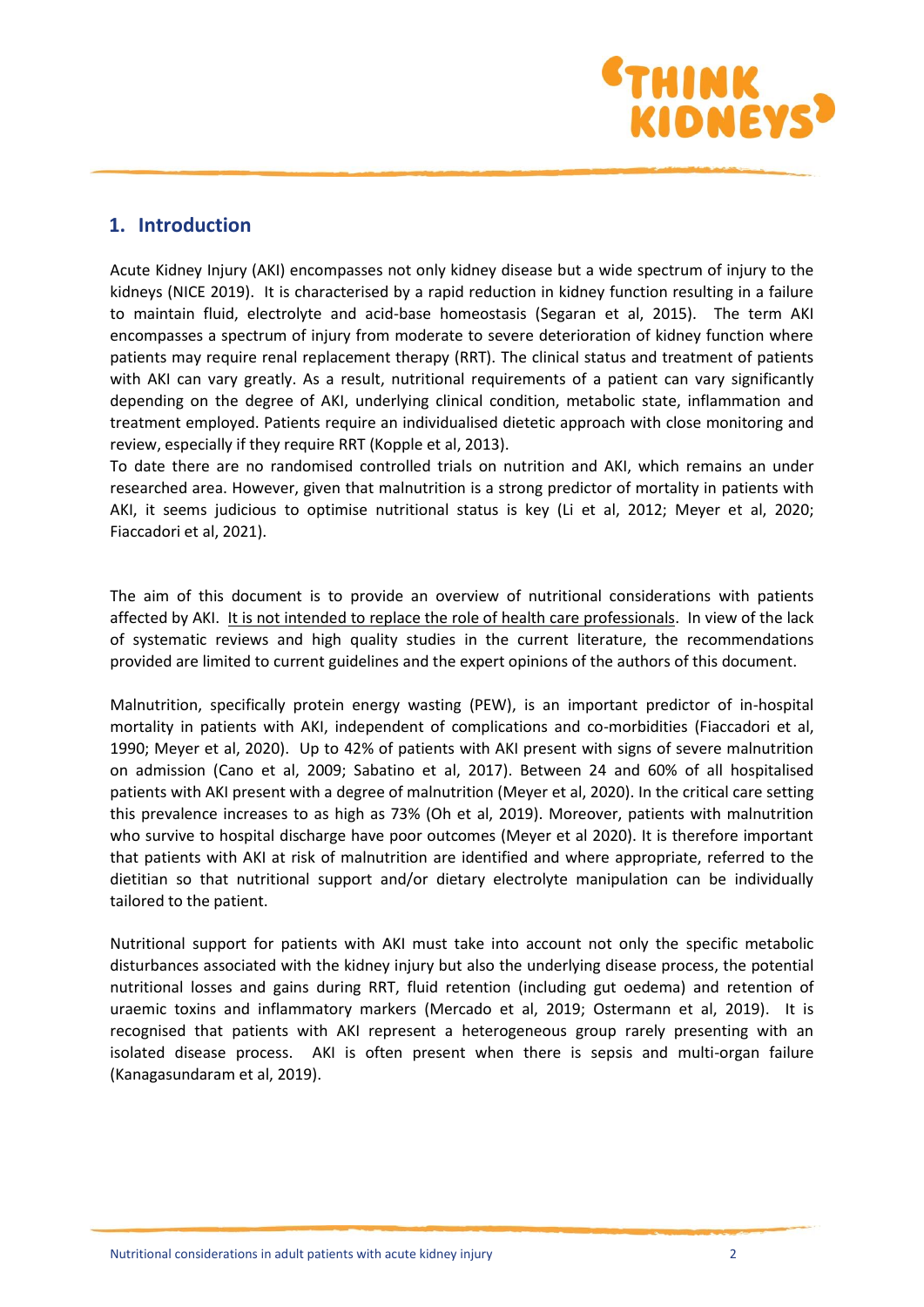

## **2. Identifying patients with AKI at risk of malnutrition**

There is currently no validated screening tool to identify malnutrition in people with acute kidney injury. However, early publications of tools in development, include work on the Renal Nutrition Screening Tool, RNST (Xia et al, 2016) and the inpatient nutrition screening tool "iNUT" (Jackson et al, 2019). The Malnutrition Universal Screening Tool (MUST) is fairly specific and correlates well with other nutritional markers but lacks sensitivity when used with people with kidney impairment because weight and weight changes may be masked by fluid changes (Lawson et al, 2012). In clinical practice, independently of the tool used health care professionals caring for patients with AKI should use their clinical judgment to refer the patients to the dietitian if concerned about their nutritional status and/or intake.

Screening tools are often not appropriate in the critical care setting. Instead, the specialist critical care dietitian should undertake a nutritional assessment to determine patients' nutritional risk and thereby those who will benefit the most from nutrition support (Segaran & Bear 2015).

In addition, to the stages (Stage 1, 2 and 3) of AKI (NICE 2019) the following descriptions are often used in clinical practice: pre-renal, intra-renal and post -renal AKI (Rahman et al, 2012). Table 1 summarises these descriptions and their possible nutritional relevance.

| Cause           | <b>Description</b>                                     | <b>Nutritional relevance</b> |  |
|-----------------|--------------------------------------------------------|------------------------------|--|
| Pre-renal AKI   | Pre-renal injuries refer to anything which obstructs   | There is typically no        |  |
|                 | the flow of blood to the kidneys. Causes include       | change in the nutritional    |  |
|                 | reduced cardiac output; hypovolaemia; vascular         | requirements of patients     |  |
|                 | emboli; heart failure; liver failure or drugs which    | with a pre-renal AKI.        |  |
|                 | affect the blood supply. Pre-renal injuries are often  |                              |  |
|                 | reversed within a couple of days once normal blood     |                              |  |
|                 | flow is restored. However, if the cause of the pre-    |                              |  |
|                 | renal injury is not reversed or treated effectively it |                              |  |
|                 | may lead to an intra-renal injury.                     |                              |  |
| Intra-renal AKI | Intra-renal injuries refer to anything which damages   | This is a more severe        |  |
|                 | the cells of the kidney. Causes include nephrotoxic    | form of injury and is        |  |
|                 | agents; infections or systemic diseases, e.g. lupus or | likely to alter the          |  |
|                 | sarcoidosis; acute tubular necrosis;                   | nutritional requirements     |  |
|                 | glomerulonephrites.                                    | of the patient.              |  |
| Post-renal AKI  | Post-renal injuries refer to anything which obstructs  | There is typically no        |  |
|                 | the flow of urine from the kidneys. This often results | change in the nutritional    |  |
|                 | in hydronephrosis ("water on the kidneys"). Causes     | requirements of patients     |  |
|                 | include kidney stones; enlarged prostate; cervical     | with a post-renal AKI.       |  |
|                 | cancer or tumours. Post-renal injuries are often       |                              |  |
|                 | reversed within a couple of days once the urinary      |                              |  |
|                 | obstruction is cleared.                                |                              |  |

#### **Table 1. AKI terminology and nutritional relevance**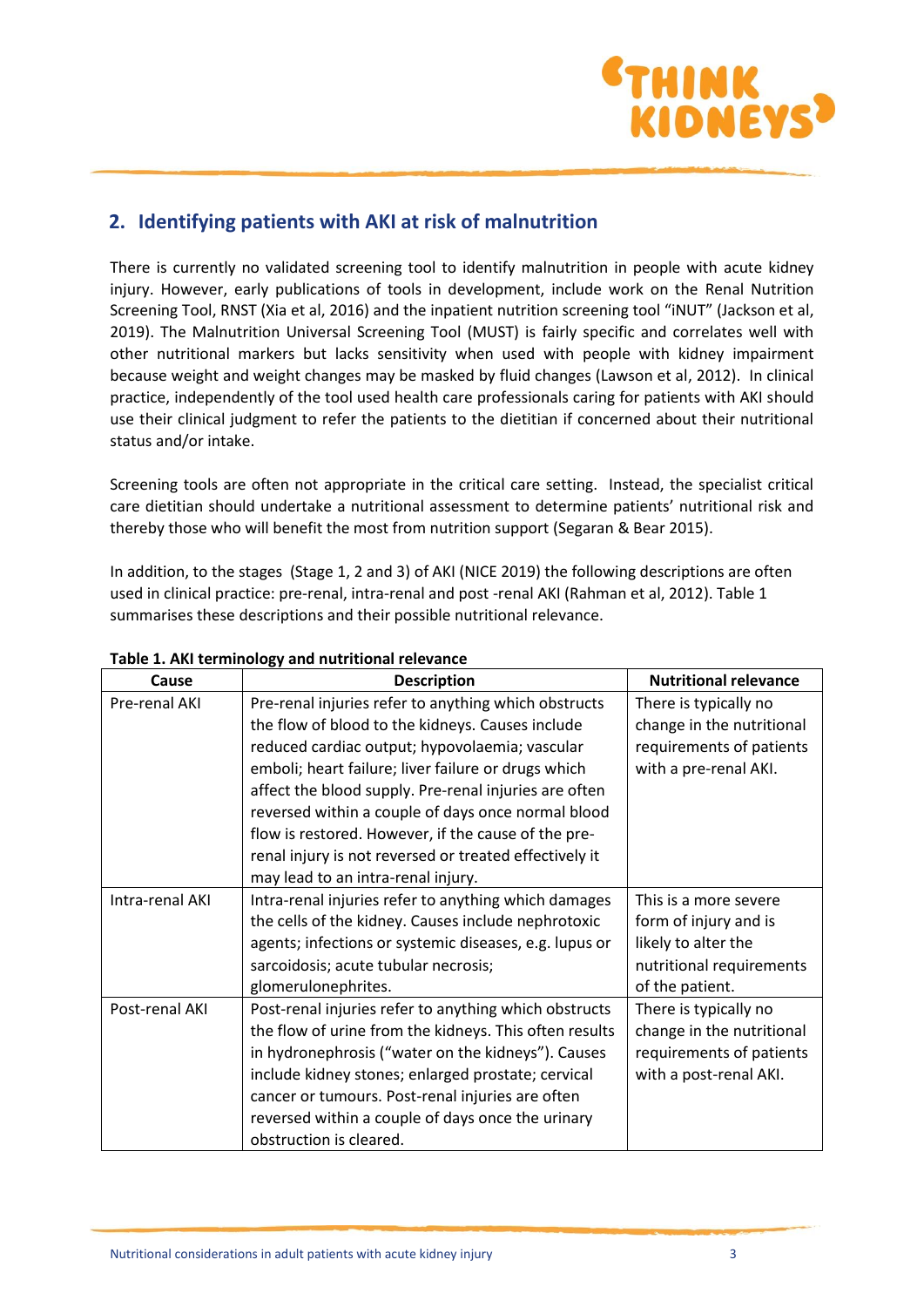

Patients with pre-existing chronic kidney disease (CKD) may present with AKI. Acute illness in addition to underlying CKD is more likely to impact on and alter nutritional needs. These patients have an increased risk of worsening of their nutritional status when admitted with AKI and should be monitored closely (Meyer et al, 2020). Their nutritional needs will need to take into account the acute illness as well as the CKD.

## **3. Principles of nutrition support in patients with AKI**

The general aim of nutrition support is to maintain nutritional status whilst limiting the complications of AKI. This includes preventing or minimising PEW, preserving lean body mass, avoiding further metabolic derangements, improving wound healing, supporting immune function and thus reducing risk of mortality (Fiaccadori et al, 2021; Meyer et al 2020).

A number of different factors will influence the patient's nutritional needs (Fiaccadori et al, 2021). For those patients identified as being at high risk of malnutrition, an individualised assessment undertaken by a dietitian is recommended (Kanagasundaram et al, 2019).

#### **3.1 Dietetic classification of AKI**

From a nutritional point of view patients can be divided into two groups:

- Patients with AKI in the non-catabolic state
- Patients with AKI in the catabolic state

Assessing the presence of a catabolic state is important to guide the dietitian in their nutritional assessment. There is no universal definition of how to identify the degree of catabolism, however, the following factors should be considered. This includes considering both objective measurements of inflammatory markers as well the underlying condition, clinical status, and clinical observation. Typically, patients with an intra-renal injury present in a catabolic state.

#### **AKI in the non-catabolic state**

Typically, patients with pre-renal or post-renal injuries present in a non-catabolic state. Common causes of AKI in a non-catabolic state include dehydration, certain medications and urinary obstruction. Generally, these patients are stable and where required any renal replacement therapy (RRT) will usually be provided by conventional haemodialysis (HD). Although they could have any stage of AKI, these are likely to be predominantly patients with stage 1 and 2 AKI. Oral diet alone, or the addition of nutritionally-dense supplementary sip feeds will frequently be sufficient to meet the patients' needs; if not artificial nutrition support should be implemented. Typically, patients with prerenal or post-renal injuries present in a non-catabolic state.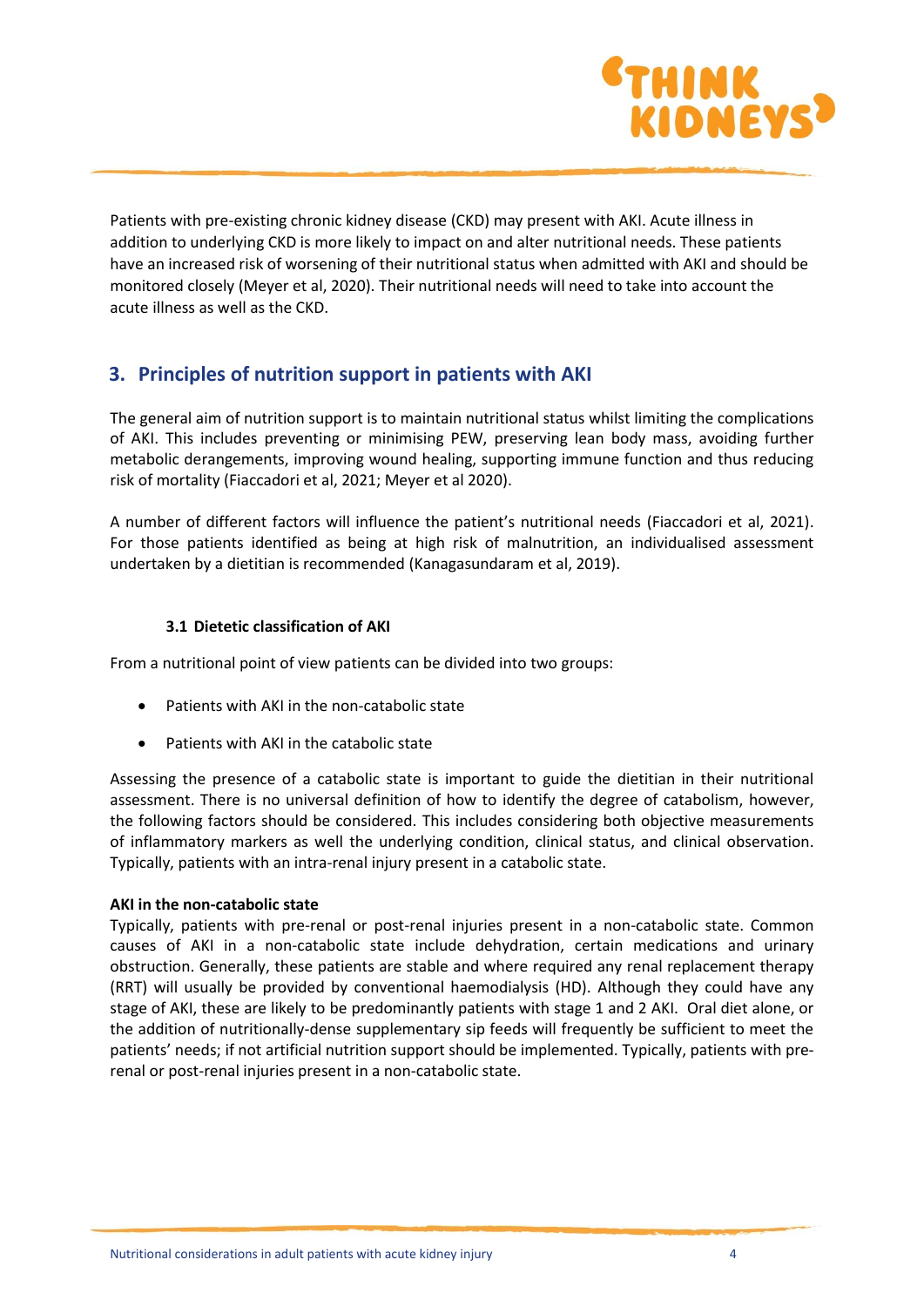

#### **AKI in the catabolic state**

Typically, patients with an intra-renal injury present in a catabolic state. Causes of AKI in a catabolic state include sepsis, acidosis and trauma. Patients often have multi-organ failure and are likely to be managed on an intensive care unit. Although they could have any stages of AKI, these are likely to be predominantly patients with stage 2 and 3 AKI. AKI is seen in approximately 50% patients on ICU (Hostle et al, 2015), of whom 5-10% will require Continuous renal replacement therapy (CRRT) (Tandukar and Palevsky 2019).

PEW is a frequent finding in this group of patients and is associated with poorer patient outcomes in terms of length of hospital stay, complications and mortality rates (Fiaccadori et al, 1999). Protein turnover rates are increased and negative nitrogen balance results. Nitrogen requirements are increased above normal and are influenced by the mode of RRT undertaken. Nutrition can only improve protein and energy balance and possibly protein synthesis but cannot suppress critical illness -induced catabolism (Ostermann et al, 2019).

Patients will usually require artificial nutrition support, particularly if intubated and sedated. Wherever possible, this should be provided via the enteral route. Standard formulae can be used, but nutritionally-dense feeds with or without reduced electrolyte content are useful where the control of fluid balance and/or serum phosphate and potassium levels proves difficult. However, caution may need to be applied in patients on ICU, as nutritionally dense feeds may be less well tolerated.

#### **3.2 The impact of Renal Replacement Therapy (RRT) on nutritional requirements**

For patients receiving RRT as a treatment in AKI, nutritional requirements will be affected. All patients with AKI requiring RRT should be referred to the dietitian (Kanagasundaram et al, 2019).

Intermittent haemodialysis (IHD) may be used with stable patients. Fluid removal may be limited and therefore it can be challenging to fully meet nutritional requirements within fluid allowances. Nutrient-dense and low electrolyte feed can be useful. Alternatively, discussion with the medical team to adapt dialysis prescriptions may be necessary to allow a greater volume of feed to be delivered.

Sustained low-efficiency diafiltration (SLED-F) may be used with some patients. Preliminary data showed that unadjusted losses of free amino acids and 18 trace elements in IHD and SLED-F appear to be similar, despite theoretical concerns that the extended hybrid treatment might confer increased risk of micronutrient loss (Oh et al, 2019).

Continuous renal replacement therapy (CRRT), unlike IHD, can be used with patients who have cardio-vascular instability, and therefore is the method of choice for critically ill patients. Care is needed to examine in detail the types and volumes of replacement solutions and dialysis solutions (if applicable) that are used, since these may contain 'hidden' calories. Each millilitre of proprofol provides 1.1 kcal, and usually taken into consideration when patient is receiving at least 10 ml/h. Where lactate-containing solutions are being used, the energy derived from its metabolism should be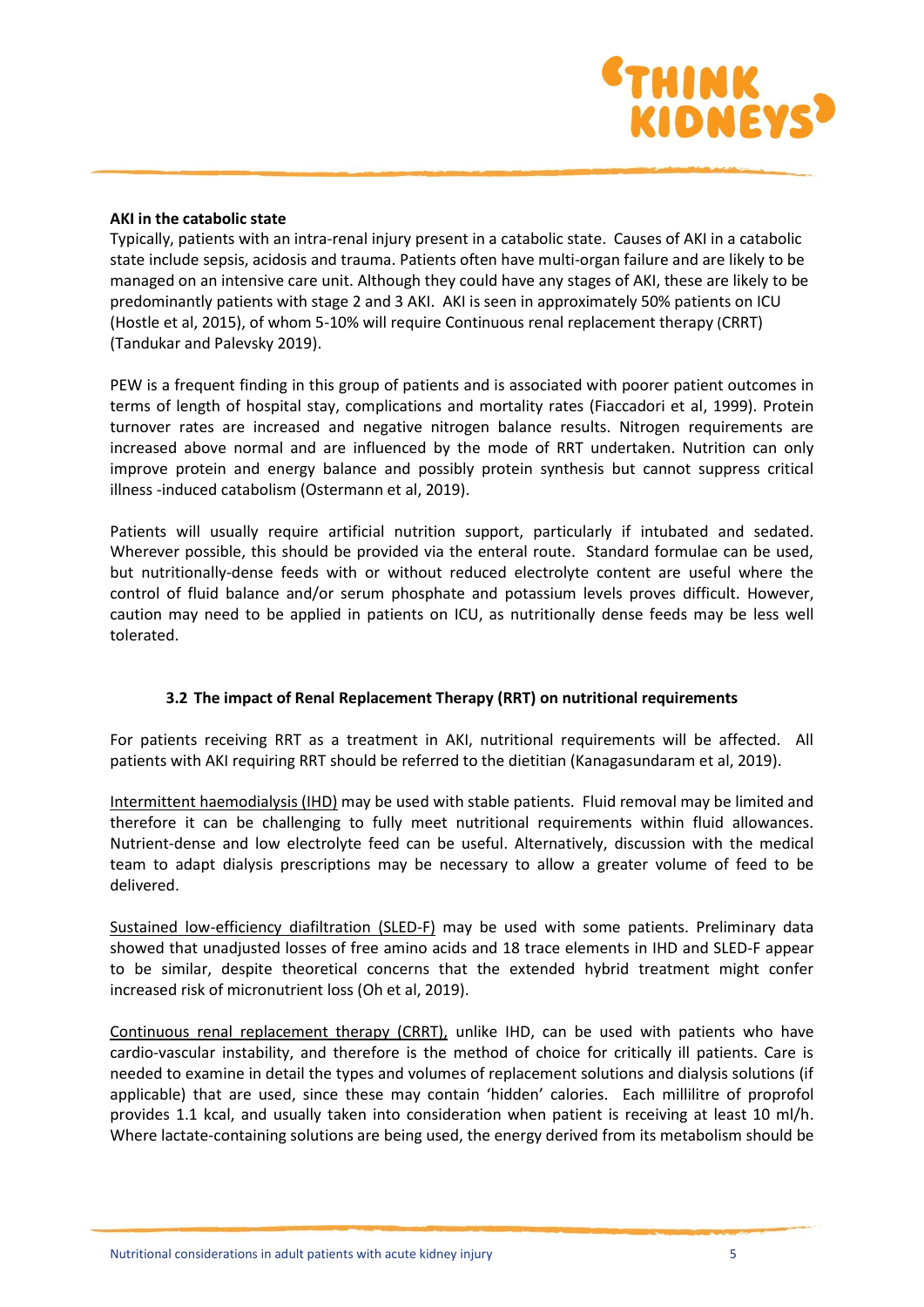

taken into account. Each millimole of lactate provides 0.32kcal (Casaer et al, 2008). However, in practice it is often difficult to calculate the exact net energy gains. In newer replacement solutions, bicarbonate has replaced lactate as a buffer and consequently there will be no calorie gain. It is also important to account for calorie provision from other medications, primarily propofol, used as a sedative in the critical care setting.

Acute peritoneal dialysis (PD). The use of acute peritoneal dialysis has increased in some centres in the UK following the COVID-19 pandemic. The glucose from the dialysate will inevitably contribute as a source of energy. The following factors affect glucose absorption: dwell time, dialysate glucose concentration, duration of treatment with acute PD and presence of insulin resistance during the inflammatory response. There is very limited evidence, making it is very difficult to estimate the amount of glucose absorbed. We would suggest using a cautionary approach estimating that 35% (or using a range 25-45%) of glucose provided is absorbed. However, this may be not applicable to all patients. Calorie provision from Icodextrin should be excluded as this are negligible (Mafrici et al, 2020). Acknowledging the limited evidence base, protein requirements may be estimated to be 1.2- 1.3g/kg/body weight based on the patient metabolic status and dietetic assessment (CCSG 2015).

Another potential source of CRRT derived energy is citrate (an anti-coagulant which sometimes is used instead of heparin solutions), providing 0.59kcal per millimole. However, the net energetic gain depends on the dose infused and the amount removed by CRRT (Oudemans et al, 2012; Balik et al, 2013).

CRRT also has a negative influence on nutrient balance. Extra-corporal losses of amino acids are significant with estimated amino acid losses between 10 and 15g a day (Davenport & Roberts 1989, Davies et al, 1991, Frankenfield et al, 1993, Patel et al, 2017). Total amino acid losses have been shown to be lower in IHD vs SLED-F vs CRRT (Oh et al 2019). In CRRT protein provision should be increased to compensate for these losses and catabolism (Brown & Compher 2010). To achieve these high protein intakes in enterally fed patients without providing excessive amounts of energy, high protein, moderate energy feeds or the addition of modular protein supplements an increase the nitrogen to calorie ratio.

CRRT allows feed volumes and electrolyte intake to be liberalised. Hyperphosphataemia is rapidly corrected, and since most current replacement solutions currently contain no phosphate, intravenous supplementation with phosphate will usually be required if hypophosphatemia is to be avoided (Bellomo & Boyce 1993).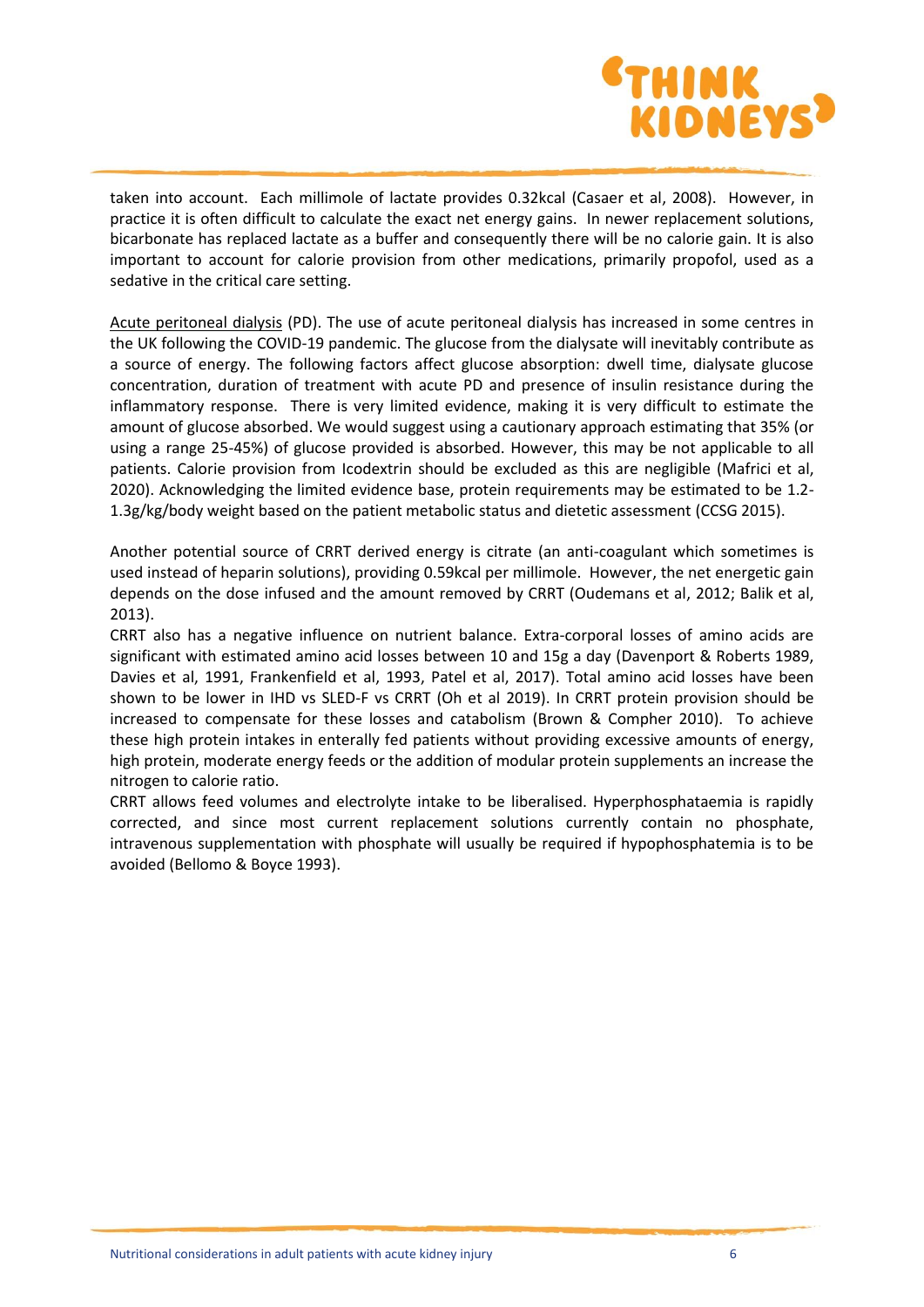

#### **3.3 Nutritional Requirements in AKI**

| Table 2. Nutritional requirements in AKI. These guidelines are based on low grade evidence and     |  |
|----------------------------------------------------------------------------------------------------|--|
| expert opinion, therefore their implementation in clinical practice requires an individualized and |  |
| patient centred approach.                                                                          |  |

|                                                                                                                                                                                                                                   | Non-                                                                                                                                                                  | Non-                                      | Non-         | Catabolic                                                          | Catabolic                                               | Catabolic                                                                                                   |  |  |
|-----------------------------------------------------------------------------------------------------------------------------------------------------------------------------------------------------------------------------------|-----------------------------------------------------------------------------------------------------------------------------------------------------------------------|-------------------------------------------|--------------|--------------------------------------------------------------------|---------------------------------------------------------|-------------------------------------------------------------------------------------------------------------|--|--|
|                                                                                                                                                                                                                                   | Catabolic                                                                                                                                                             | Catabolic                                 | Catabolic    | (no RRT)                                                           | (on IHD)                                                | (on CRRT)                                                                                                   |  |  |
|                                                                                                                                                                                                                                   | (no RRT)                                                                                                                                                              | (on IHD)                                  | (on CRRT)    |                                                                    |                                                         |                                                                                                             |  |  |
|                                                                                                                                                                                                                                   | $0.8 - 1.0$<br>(KIDIGO<br>2012)                                                                                                                                       | Minimum<br>1.1<br>(Naylor et<br>al, 2013) | $1.2 - 1.5*$ | $1.0 - 1.3*$<br>Gradually                                          | $1.0 - 1.5$<br>(Cano et al,                             | Up to 1.7 in<br>hypercatabolism<br>(KDIGO 2012,<br>Singer et al, 2019)                                      |  |  |
|                                                                                                                                                                                                                                   |                                                                                                                                                                       |                                           |              | increase                                                           | 2006)                                                   |                                                                                                             |  |  |
| Protein (g/kg<br>BW/day)                                                                                                                                                                                                          |                                                                                                                                                                       |                                           |              | to 1.3<br>(Singer et<br>al, 2019;<br>Fiaccadori<br>et al,<br>2021) | $1.5 - 2.0$<br>(Gervasio<br>2011; Patel<br>et al, 2017) | 1.5-2.5 /kg/day in<br>critically ill<br>patients with AKI<br>(McClave et al,<br>2016; Patel et al,<br>2017) |  |  |
|                                                                                                                                                                                                                                   | Tailored to individual requirements and clinical state                                                                                                                |                                           |              |                                                                    |                                                         |                                                                                                             |  |  |
| Energy                                                                                                                                                                                                                            | (Some authors suggest 20-30kcal/kg/day even in the critical settings, KIDGO 2012)                                                                                     |                                           |              |                                                                    |                                                         |                                                                                                             |  |  |
| Fluid                                                                                                                                                                                                                             | Fluid requirements require individual medical assessment. Standard fluid equations<br>are unlikely to be helpful. Fluid balance and daily weights should be monitored |                                           |              |                                                                    |                                                         |                                                                                                             |  |  |
|                                                                                                                                                                                                                                   | closely.                                                                                                                                                              |                                           |              |                                                                    |                                                         |                                                                                                             |  |  |
| Electrolytes                                                                                                                                                                                                                      | Monitor and adjust intake as required.                                                                                                                                |                                           |              |                                                                    |                                                         |                                                                                                             |  |  |
|                                                                                                                                                                                                                                   | These will vary depending on disease state and type of treatment.                                                                                                     |                                           |              |                                                                    |                                                         |                                                                                                             |  |  |
|                                                                                                                                                                                                                                   | Requirements are not well documented. Lipid soluble vitamin levels and antioxidant                                                                                    |                                           |              |                                                                    |                                                         |                                                                                                             |  |  |
|                                                                                                                                                                                                                                   | status are low. CRRT has negative effect on balance of some water-soluble vitamins                                                                                    |                                           |              |                                                                    |                                                         |                                                                                                             |  |  |
| Micronutrients                                                                                                                                                                                                                    | (such as thiamine, folate and vitamin C) and trace elements (copper, zinc, selenium.                                                                                  |                                           |              |                                                                    |                                                         |                                                                                                             |  |  |
|                                                                                                                                                                                                                                   | Whether micronutrient supplementation improves outcomes remain unknown (Oh                                                                                            |                                           |              |                                                                    |                                                         |                                                                                                             |  |  |
|                                                                                                                                                                                                                                   | et al, 2019).                                                                                                                                                         |                                           |              |                                                                    |                                                         |                                                                                                             |  |  |
| All recommendations for kg/body weight (BW) refer to actual body weight, however special                                                                                                                                          |                                                                                                                                                                       |                                           |              |                                                                    |                                                         |                                                                                                             |  |  |
| $\mathbf{r}$ , and the state of the state of the state of the state of the state of the state of the state of the state of the state of the state of the state of the state of the state of the state of the state of the state o |                                                                                                                                                                       |                                           |              |                                                                    |                                                         |                                                                                                             |  |  |

considerations to avoid overfeeding and underfeeding should be taken into account in individual who are underweight or obese.

\*There is currently no evidence to support these protein requirements and values are provided based on the expert opinion of the authors. If protein provision is increased further close monitoring of kidney function, patient condition and nitrogen balance will be required. A target of 1.3 g/kg/day should be reached progressively in patients on ICU with AKI and should be adapted to the clinical conditions (Singer 2020).

#### **Energy**

AKI itself has no effect on the patient's energy requirements. Even in individuals with AKI and multiorgan failure, measured energy requirements are only 20%-30% above the estimated basal metabolic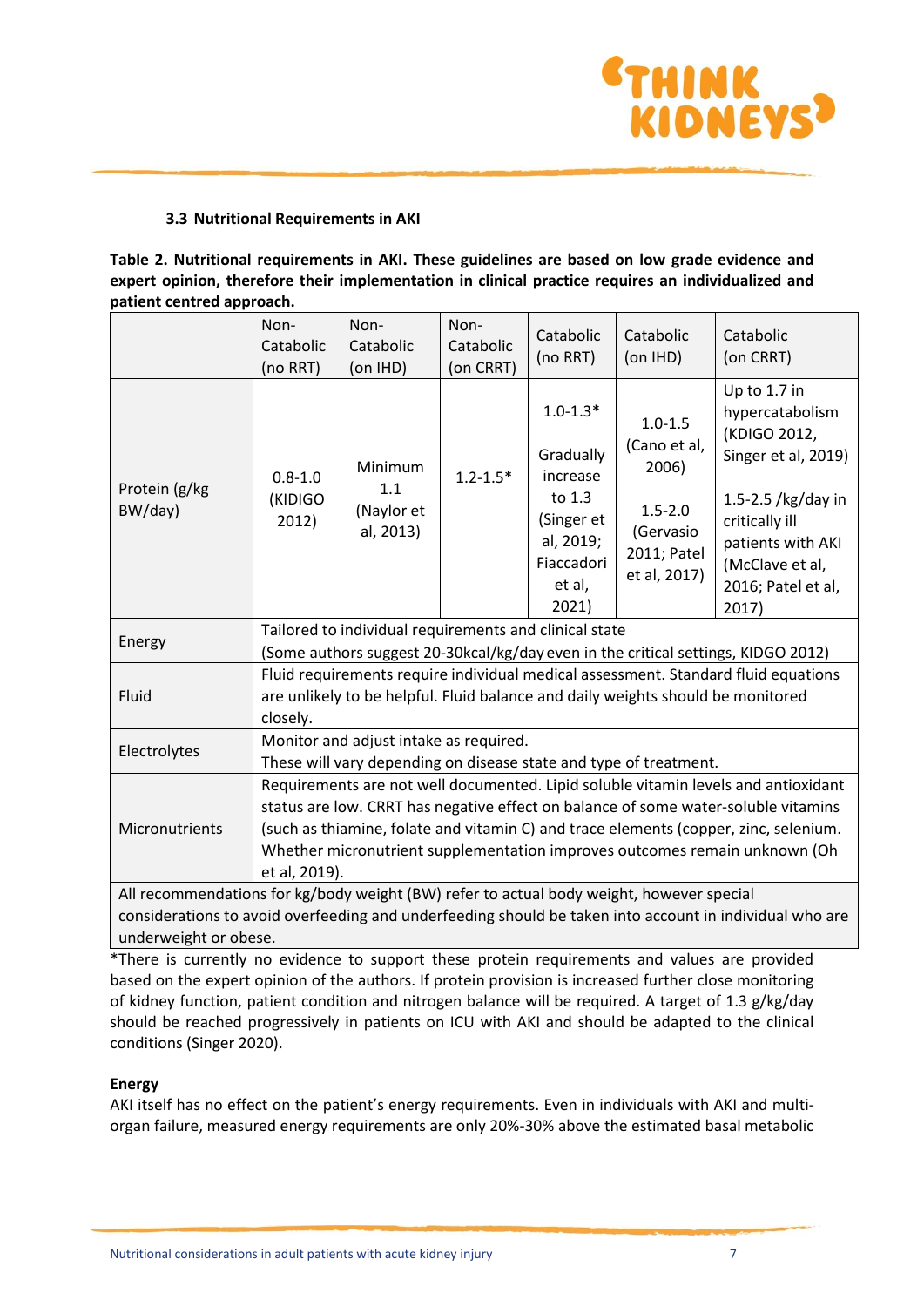

rate values (KDIGO 2012). KDIGO guidelines for AKI (2012) suggest achieving a total energy intake of 20–30 kcal/kg/day in patients with any stage of AKI. Others suggest to 25-35kcal/kg/day, in the critically ill patient with AKI (Gervasio et al, 2011; McClave et al, 2016; Singer et al ,2019). Critical care specific equations may be used for those on ICU to avoid risks of over and underfeeding (Frankenfield et al, 2004). However, predictive formulas may frequently lead to incorrect energy need estimation, as a result in the absence of indirect calorimetry close monitoring is needed (Sabatino et al, 2017). In those receiving CRRT, the energy contribution from solutions that use lactate as a substrate or citrate as an anticoagulant should be taken into account, as previously discussed.

In acutely unwell patients with AKI on ICU, hypocaloric feeding (not exceeding 70% of energy expenditure) should be administered for the first 3 days of ICU admission (ESPEN 2019). After day 3, caloric delivery can be increased up to 80-100% of measured EE (ESPEN 2019, Fiaccadori et al, 2021).

#### **Protein**

Protein requirements are influenced by the patient's clinical condition, severity of AKI, presence or absence of a catabolic state and any RRT they may receive (Table 2). Recommendations for protein requirements vary in the literature. It is essential that attention is given to individual patient condition and treatment goals, when considering the protein requirements as suggested in Table 1. For stable patients who are not receiving RRT, protein turnover is not increased; a protein intake of 0.8–1.0 g/kg/day has been suggested (Gervaso et al, 2011; KDIGO 2012). In contrast, patients receiving RRT will require a higher protein intake, with a suggested range from 1.5-2.5g/kg/day (Cano et al, 2006; Gervasio et al, 2011; McClave et al, 2016; Patel et al, 2017). It is important to remember that these recommendations are based on small sample sizes ( $n = 7-50$ ), the majority of who were fed via parenteral nutrition (Brown et al, 2010; Patel et al, 2017).

Concerns have previously been raised regarding the safety protein intakes greater than 2.5g/kg/day, with fears the administered nitrogen may be used as an energy source or could even have a proinflammatory effect (Casaer et al, 2008). In practice, in patients on CRRT who are metabolically stressed 1.7g/kg/BW is a more realistic target (KDIGO 2012; Patel et al, 2017; Fiaccadori et al, 2021). There is no indication to reduce protein administration in fear of increased urea. This increase may be controlled by dialysis if it occurs (Singer et al, 2020).

#### **Electrolytes**

AKI may be associated with significant electrolyte changes such as elevated potassium and phosphate levels. Electrolyte intake should be individualised according to blood biochemistry, patient clinical condition as well as dietary provision. Frequent monitoring of blood biochemistry is essential. Patients requiring dietary electrolyte manipulation should be referred to the dietitian regardless of their risk of malnutrition. Low potassium and low phosphate diets can be implemented where serum levels are high.

Avoidance of hyperkalaemia is a clinical priority in AKI, however not all patients with AKI and hyperkalaemia require dietary potassium restriction. Health care professionals should consider the cause of hyperkalaemia; the presence of metabolic acidosis andother non-dietary related causes as well as the contribution of potassium from dietary intake and provision via enteral and parenteral solutions where applicable. Recently, there has been an increased use of gastrointestinal cationexchange resins to support in the emergency management of acute life threatening hyperkalaemia (Meyer et al, 2020; Selby et al. 2020). If and when kidney function recovers and serum potassium and phosphate levels normalise any restrictions can be lifted. If and when kidney function recovers,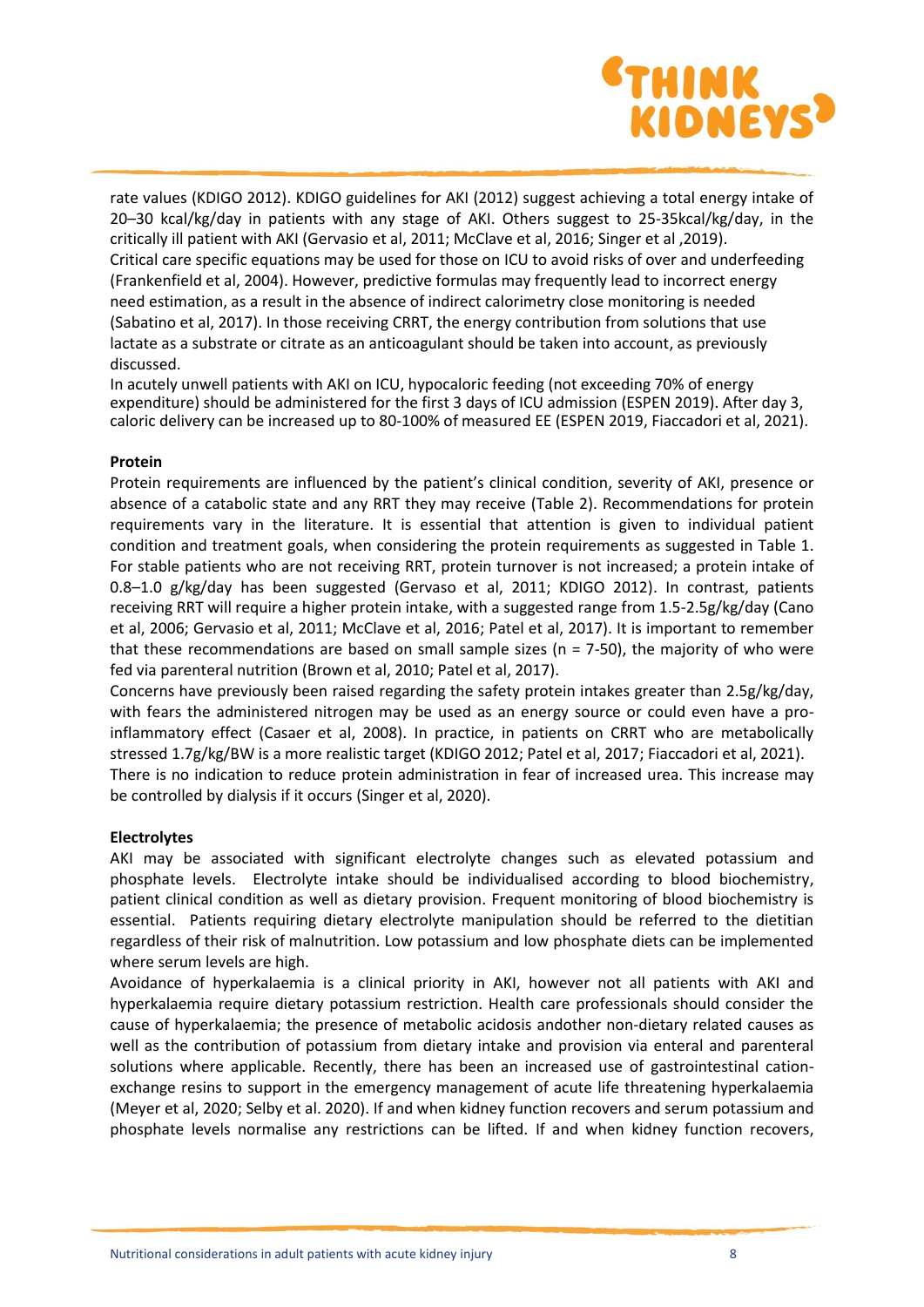

serum potassium and phosphate levels normalise and any restrictions can be lifted. In the polyuric phase if low electrolyte levels occur, oral or intravenous supplementation may be required.

The dietary restriction of phosphate may limit an individual's food choice. Allowing more liberal phosphate consumption to help promote food intake is a better approach. In the short-term, maintaining a good nutritional intake is of greater priority than achieving phosphate control. persistent hypophosphatemia in critically ill patients has been correlated with increased mortality (Meyer et al, 2020). Hypophosphatemia may be an effect of the RRT employed, particularly in CRRT in which case the treatment is likely to be pharmacological. The nutritional intake of patients with hypophosphatemia, particularly in those who are not undergoing RRT, should be scrutinised to ensure that a deficiency in protein intake is not present.

#### **Fluid**

The medical team should advise on fluid provision taking into account clinical condition, stage of AKI and current treatment. Equations to estimate fluid requirements may be not useful in AKI. Instead a multidisciplinary team approach is needed to establish the optimal fluid intake for the patient as well as the volume within which nutrition support can be given if required. Daily weights, strict fluid balance and medical assessment are key tools to assess optimal fluid requirements. In oliguric and fluid overloaded patients, fluid intake may be restricted. Limiting sodium intake will help control thirst and aid adherence with fluid restriction. During recovery patients may become polyuric. An increased fluid intake (adequate to cover the large urine volumes and insensible losses) must then be maintained.

#### **Micronutrients**

Requirements for micronutrients are not well defined. Caution should be taken when interpreting serum micronutrient levels; many patients with AKI present in the acute phase response, which will itself alter blood levels (Gervasio et al, 2011). Plasma levels of vitamins A, D, E (Druml et al, 1998) and vitamin C (Story et al 1999) together with selenium and zinc (Story et al, 1999; Berger et al, 2004; Oh WC et al, 2019) are lower in AKI than in normal subjects. However, this may be related to inflammatory processes, RRT or medication rather than true nutritional deficiencies. Micronutrient losses on CRRT may also be significant. Documented daily ultrafiltrate losses include 100mg vitamin C (Bellomo & Boyce 1993), 290g folate (Fortin et al, 1999) and 4mg thiamine (Berger et al, 2004), with some authors suggesting supplementation (Gervaso et al, 2011). Megadoses of vitamin C (>250mg/day) are potentially toxic due to the risk of secondary oxalosis in kidney failure, although ensuring adequate ascorbic acid status may confer some benefit (Honore et al, 2020). Vitamin A toxicity has been reported in patients with AKI receiving parenteral nutrition; some authors suggest monitoring Vitamin A levels (Gervasio et al, 2011).

Trace elements circulate mainly bound to protein and therefore are generally unaffected by CRRT but may be affected by the acute phase response. Selenium is affected by CRRT with reported daily losses of 0.97µmol (Berger et al, 2004) some authors suggest a need for its supplementation (Gervaso et al, 2011).

Since the provision of micronutrients from commonly used parenteral sources and enteral feeds may be insufficient to replace some of these losses to meet requirements, there is some suggestion that selective supplementation should be considered (Gervasio et al, 2011). However, demonstrating deficiency of micronutrients in patients with AKI does not equate to demonstrating a clinical benefit from supplementation; it is not known whether micronutrient supplementation to compensate for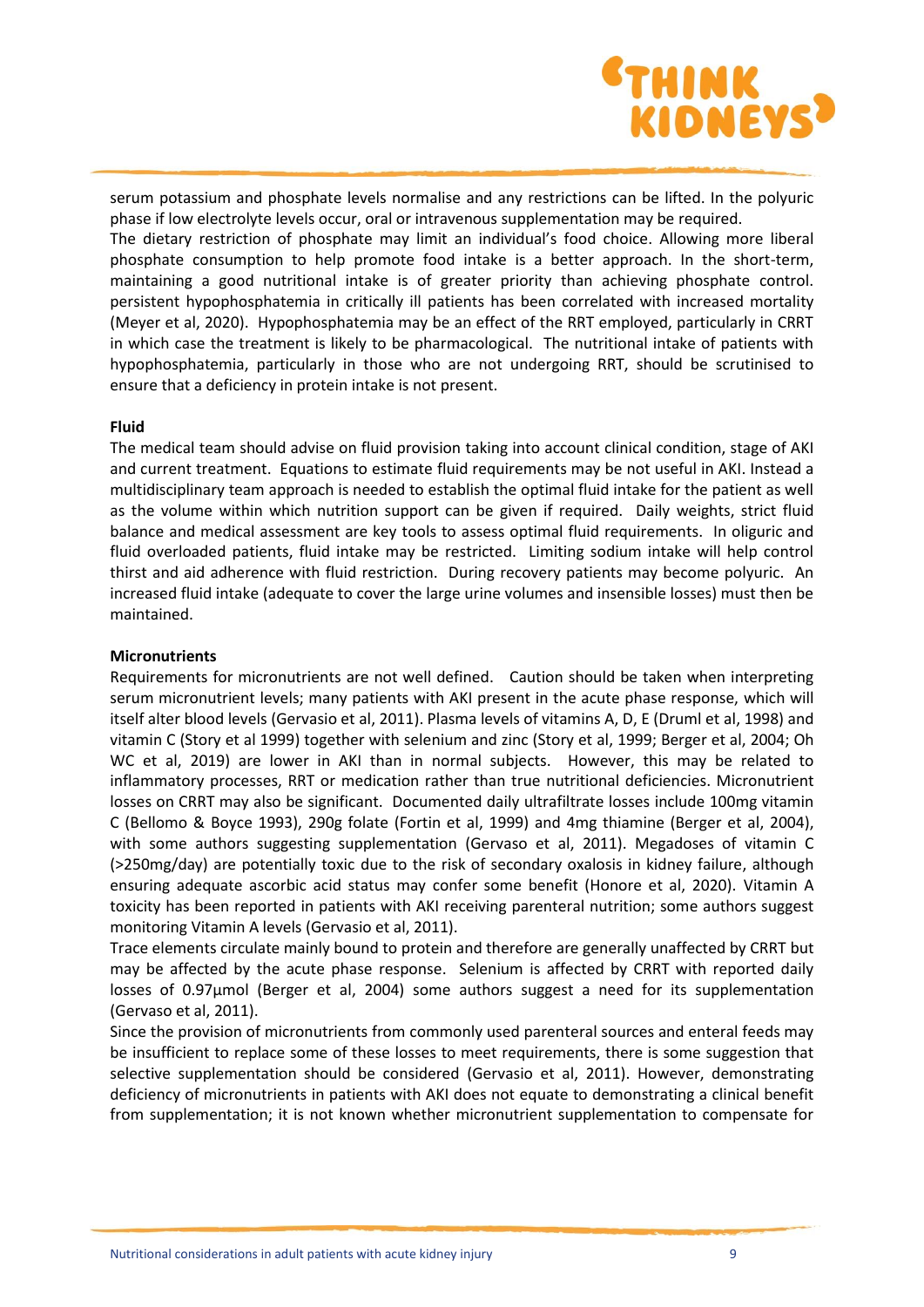

RRT losses improves outcomes (Oh et al, 2019; Meyer et al, 2020). Current guidelines lack specific recommendations on specific micronutrient doses and duration.

#### **3.4 AKI and COVID-19**

COVID-19 associated AKI is common in patients hospitalised with Covid-19. It is associated with high mortality and is an independent risk factor for all-cause in-hospital death (Cockwell et al, 2020; Nadin et al, 2020). In an American study, of 3993 hospitalized patients with COVID-19, AKI occurred in 1835 (46%) patients (19% of which required dialysis). Of all patients with AKI, only 30% survived with recovery of kidney function by the time of discharge (Chan et al, 2021). Based on data collected from ICNARC 26.8% of patients admitted to intensive care with Covid-19 required some form of renal support (admission date up to  $31<sup>st</sup>$  August 2020). Note this number was lower in the second surge 14.5% since September  $1<sup>st</sup>$  (data up to the  $12<sup>th</sup>$  Feb 2021).

Based on current experience with COVID-19, a large proportion of patients are likely to develop AK (Bear and Terblanche 2020). Patients with COVID-19 are at risk of malnutrition due to various factors such as prolonged immobilization, catabolic changes and reduced food intake. Insulin resistance and a hypercatabolic state are common in COVID-19 and contribute to hyperglycaemia (Nadin et al, 2020). However, no dedicated studies on nutritional management in patients with COVID-19 AKI exist. Therefore, in patients with COVID-19, the existing recommendations for the nutritional management of critically ill patients with AKI should be followed (Minelli et al, 2020) whilst taking an individualised and patient centred approach (see Table 2) (Bear and Terblanche 2020).

## **4. Monitoring and Conclusion**

Where patients require dietary input it is important that they receive regular dietetic review throughout the course of treatment and during recovery. Energy, protein and fluid requirements will require review as kidney function changes. Where kidney function recovers and electrolyte and fluid balance normalise, patients should be supported to relax restrictions and return to a normal balanced diet.

Nutritional management plays an important role in the care of patients with AKI. Since different disease types and AKI stages can affect patients in a variety of ways, nutrition is best tailored to individual needs, taking account AKI stage, clinical condition and treatment whilst using clinical judgement. Data is lacking on the optimal intake of a variety of nutrients. There is some guidance on energy and protein requirements based on the limited evidence available. Individualised assessment enables the nutritional prescription to be matched to the various needs of patients. It is recommended that this be undertaken by a dietitian.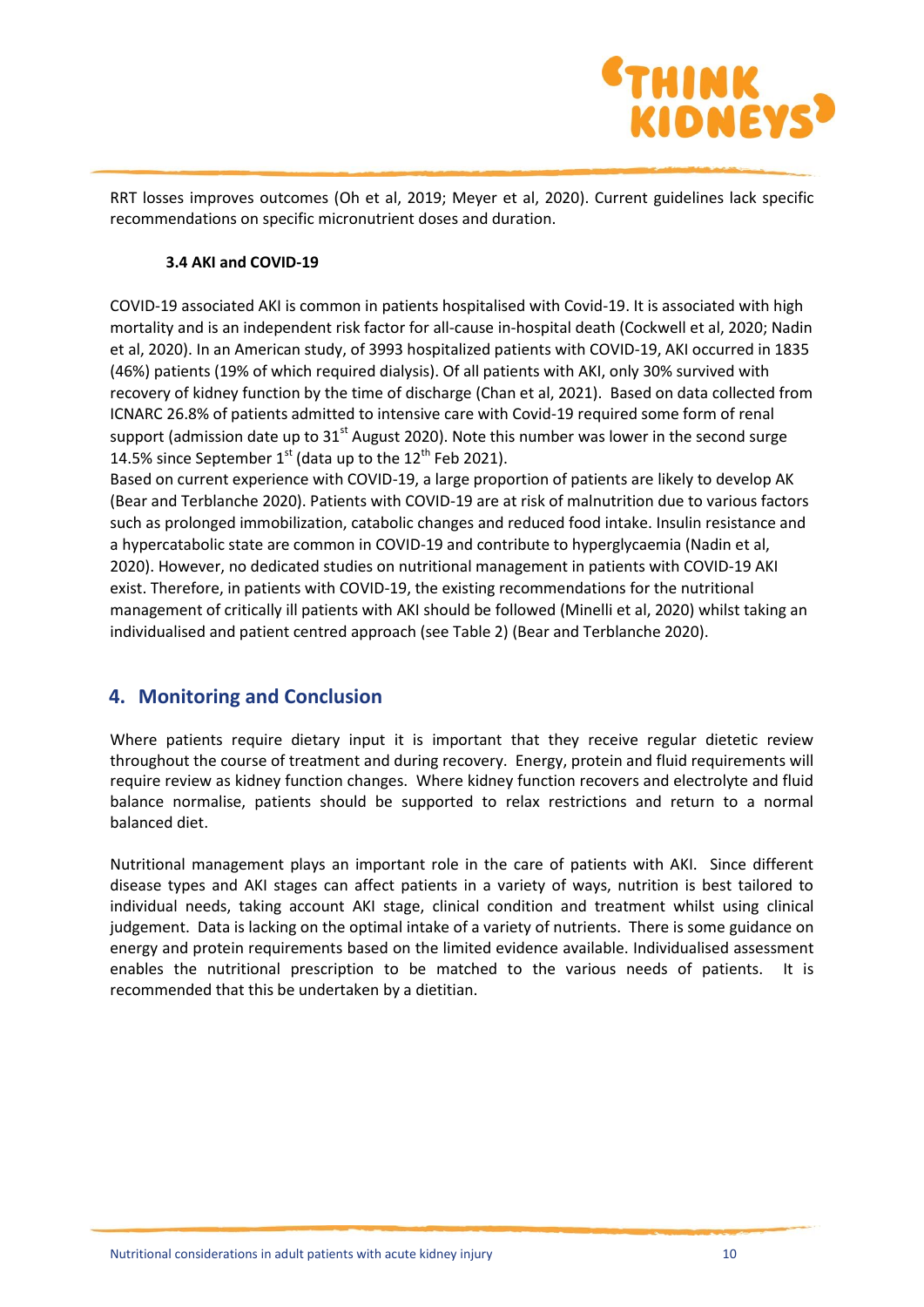

## **5. Dietetic audit measures in AKI**

All patients should be screened for risk of malnutrition within 24 hours of admission (NICE 2006) The Renal Association guidelines for AKI (Kanagasundaram et al, 2019) recommend that patients with AKI receiving renal replacement therapy should be referred to a dietitian for individual assessment:

- Proportion of patients undergoing dietetic review by the calendar day after initiation of renal support (applies even if no longer RRT-dependent)
- Proportion of patients meeting at least 80% of their estimated energy and protein requirements by the  $2^{nd}$  calendar day after initiation of renal support (applies even if no longer RRT-dependent).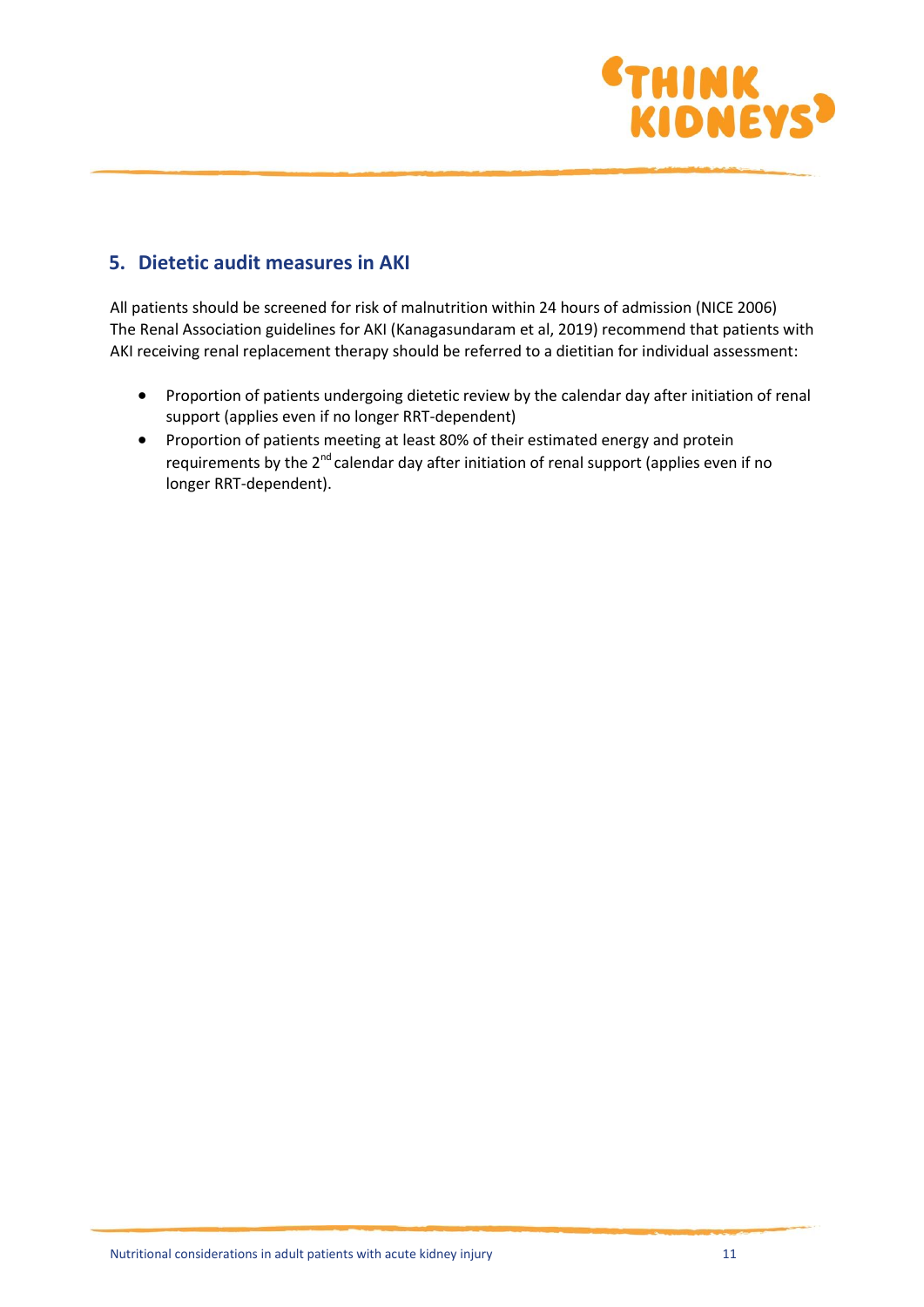

## **6. References**

Balik M, Zakharchenko M, Leden P, Otahal M, Hruby J, Polak F, Rusinova K, Stach Z, Tokarik M, Vavrova J, Jabor A and Oudemans-van Straaten HM. (2013). Bioenergetic gain of citrate anticoagulated continuous hemodiafiltration—a comparison between 2 citrate modalities and unfractionated heparin *Journal of Critical Care* 28, 87–95

Bear D and Terblanche E (2020) BDA Critical care specialist group guidance on management of nutrition and dietetic services during the COVID-19 pandemic. <https://www.bda.uk.com/resource/critical-care-dietetics-guidance-covid-19.html> [accessed 3/2/21]

Berger MM, Shenkin A, Revelly JP, Roberts E, Cayeux MC, Baines M, and Chioléro RL. (2004) Copper, selenium, zinc, and thiamine balances during continuous venovenous hemodiafiltration in critically ill patients. *Am J Clin Nutr.* 80(2):410-6

Bellomo R, Martin H, Parkin G, Love J, Kearley Y, and Boyce N. (1991) Continuous arteriovenous haemodiafiltration in the critically ill: influence on major nutrient balances, *Intensive Care Med* 17:399-402

Bellomo R and Boyce N. (1993) Acute continuous hemodialfiltration: a prospective study of 110 patients and a review of the literature. *Am J Kidney Dis*. 21:508-518

Brown RO and Compher C. (2010) American Society for Parenteral and Enteral Nutrition Board of Directors. A.S.P.E.N clinical guidelines: nutrition support in adult acute and chronic renal failure *JPEN* 34:366-377

Canadian Clinical Guidelines Committee (2015) Canadian Critical Care Nutrition Clinical Practice Guideline. Available at: http://criticalcarenutrition .com/index.php?option=com\_content&view=category&layout=blog&id=25&Itemid=109 [Accessed on 23.1.21]

Cano N, Fiaccadori E, Tesinsky P, Toigo G, Druml W; DGEM (German Society for Nutritional Medicine), Kuhlmann M, Mann H, Hörl WH; ESPEN (European Society for Parenteral and Enteral Nutrition) (2006) ESPEN Guidelines on Enteral Nutrition: Adult renal failure. *Clin Nutr.* 25(2): 295-310

Cano NJ, Aparicio M, Brunori G, Carrero JJ, Cianciaruso B, Fiaccadori E, Lindholm B, Teplan V, Fouque D, and Guarnieri G; ESPEN. ESPEN Guidelines on Parenteral Nutrition: adult renal failure. *Clin Nutr.* 28(4):401-14.

Casaer MP, Mesotten D and Schetz MR. (2008) Bench-to-bedside review: metabolism and nutrition. *Crit Care* 12:222

Chan L, Chaudhary K, Saha A, Chauhan K, Vaid A, Zhao S, Paranjpe I, Somani S, Richter F, Miotto R, Lala A, Kia A, Timsina P, Li L, Freeman R, Chen R, Narula J, Just AC, Horowitz C, Fayad Z, Cordon-Cardo C, Schadt E, Levin MA, Reich DL, Fuster V, Murphy B, He JC, Charney AW, Böttinger EP, Glicksberg BS,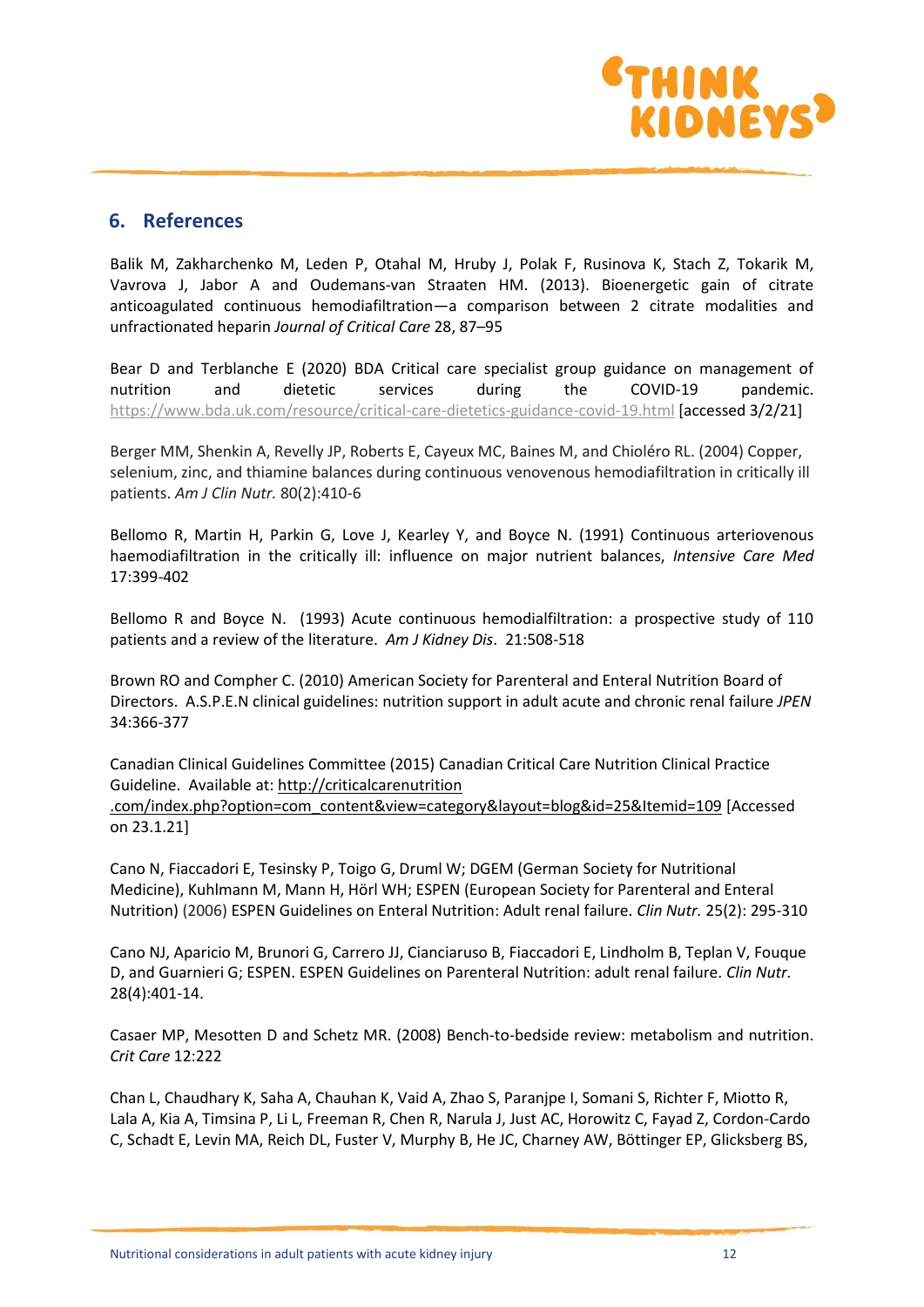

Coca SG, and Nadkarni GN; Mount Sinai COVID Informatics Center (MSCIC). (2021) AKI in Hospitalized Patients with COVID-19. *J Am Soc Nephrol.* 32(1):151-160.

Cockwell P, Suntharalingam G. Murray J, Baharani J, Devonald M, Forni L, Greenhow R, Ostermann M, Lewington A, Prowle J, Mafrici B, Ward K, Sapsford D, Morlidge C, Mehta R, Hanks F, Thornley A, and Hancok A (2020) Clinical Practice Guidelines Renal Replacement Therapy for Critically Unwell Adult Patients: Guidelines for best practice and service resilience during COVID-19. Available at: [https://renal.org/sites/renal.org/files/Clinical%20Practice%20Guideline\\_RRT%20for%20Critically%20](https://renal.org/sites/renal.org/files/Clinical%20Practice%20Guideline_RRT%20for%20Critically%20Unwell%20Adult%20Patients_FINAL.pdf) [Unwell%20Adult%20Patients\\_FINAL.pdf](https://renal.org/sites/renal.org/files/Clinical%20Practice%20Guideline_RRT%20for%20Critically%20Unwell%20Adult%20Patients_FINAL.pdf) [Accessed on the 25.1.21]

Davenport A and Roberts NB. (1989) Amino acid losses during high-flux hemofiltration in the critically ill patient. *Crit Care Med* 17:1010-1014

Davies SP, Reaveley DA, Brown EA and Kox WJ.(1991) Amino acid clearances and daily losses in patients with acute renal failure treated by continuous arteriovenous hemodialysis. *Critical Care* 19:1510-1515

Druml W, Schwarzenhofer M, Apsner R and Horl WH. (1998) Fat soluble vitamins in patients with acute renal failure. *Miner Electrolyte MetabI* 24:220-226

Fiaccadori E, Lombardi M, Leonardi S, Rotelli CF, Tortorella G, and Borghetti A. (1990) Prevalence and clinical outcome associated with pre-existing malnutrition in acute renal failure: a prospective cohort study. *J Am Soc Nephrol* 10: 581-593

Fiaccadori E. (2010) Specific nutritional problems in AKI, treated with non-dialysis and dialysis modalities *Nephrol Dial Trans* 3:1-7

Fiaccadori E, Sabatino A, Barazzoni R, Carrero JJ, Cupisti A, De Waele E, Jonckheer J, Singer P, Cuerda C. (2021) ESPEN guideline on clinical nutrition in hospitalized patients with acute or chronic kidney disease. *Clin Nutr.* 2021 Feb 9:S0261-5614(21)00052-2. doi: 10.1016/j.clnu.2021.01.028. Epub ahead of print. PMID: 33640205.

Fortin MC, Amyot SL and Geadah D. (1999) Serum concentrations and clearances of folic acid and pyridoxal-5-phosphate during venovenous continuous renal replacement therapy. *Intensive Care Med* 25:594-598

Frankenfield DC, Badellino MM, Reynolds HN, Wiles CE, Siegel JH and Goodarzi S. (1993) Amino acid loss and plasma concentration during continuous hemodiafiltration. *JPEN* 17:551-561

Frankenfield D, Smith JS and Cooney RN. (2004) Validation of 2 approaches to predicting resting metabolic rate in critically ill patients. *JPEN* 28:259-264

Gervasion JM, Garmon WP and Holowatyj MR. (2011) Nutrition Support in Acute Kidney Injury *Nutrition in Clinical Practice* 26 (4): 374-381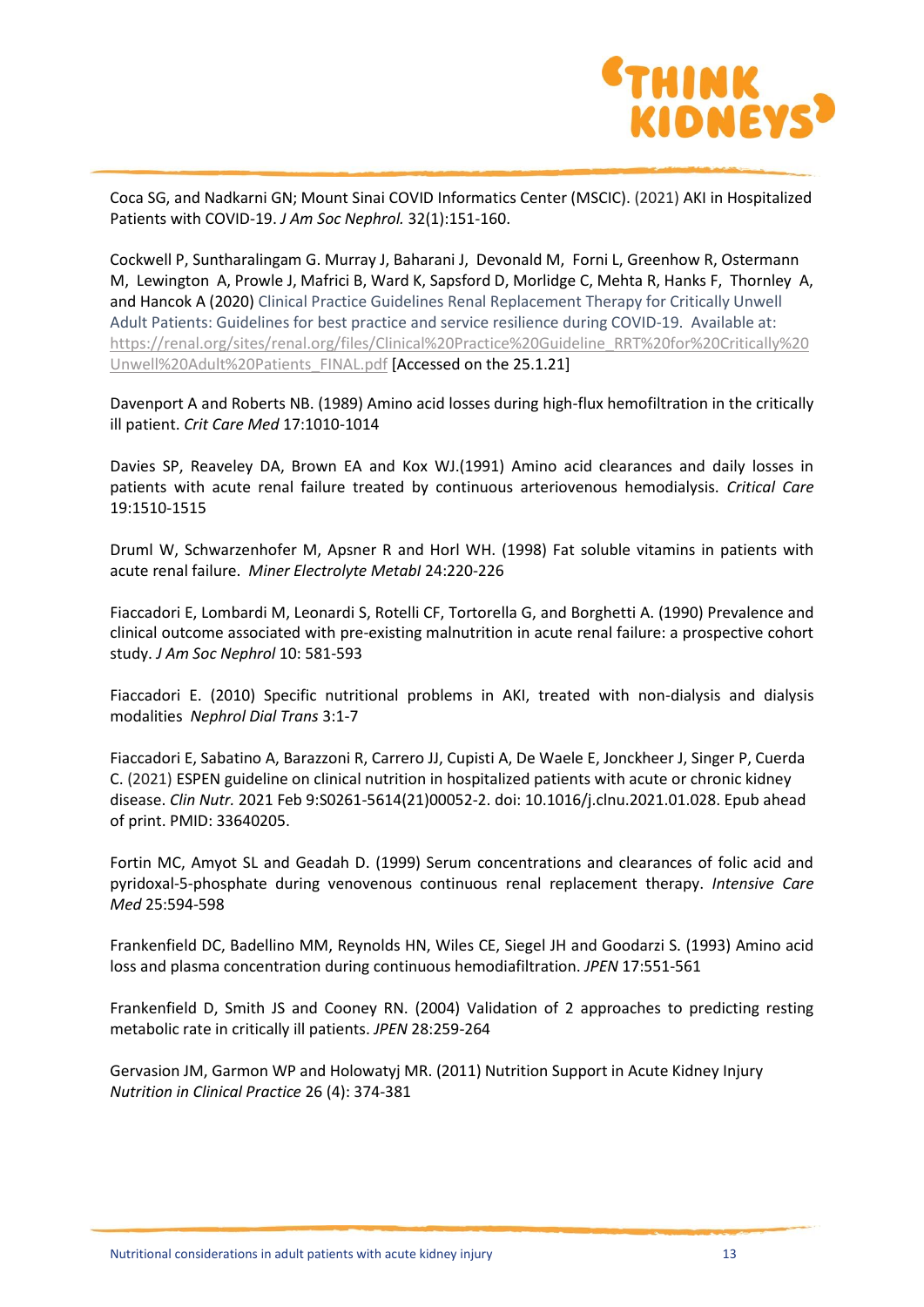

Goes CR, Sanches AC, Balbi A, and Ponce D. (2017) Daily variability of resting energy expenditure in acute kidney injury patients on dialysis. *J Bras Nefr* 39 (1):15-22

Honore PM, Spapen HD, Marik P, Boer W and Oudemans-van Straaten H. (2020) Dosing vitamin C in critically ill patients with special attention to renal replacement therapy: a narrative review. *Annals of intensive care* 10(1):23

Hoste EA, Bagshaw SM, Bellomo R, Cely CM, Colman R, Cruz DN, Edipidis K, Forni LG, Gomersall CD, Govil D, Honoré PM, Joannes-Boyau O, Joannidis M, Korhonen AM, Lavrentieva A, Mehta RL, Palevsky P, Roessler E, Ronco C, Uchino S, Vazquez JA, Vidal Andrade E, Webb S, Kellum JA (2015) Epidemiology of acute kidney injury in critically ill patients: the multinational AKI-EPI study. *Intensive Care Medicine* 41: 1411-1423

Jackson HS, MacLaughlin HL, Vidal-Diez A, Banerjee D. A new renal inpatient nutrition screening tool (Renal iNUT): a multicenter validation study. Clin Nutr. 2019 Oct;38(5):2297-2303

Kanagasundaram S, Ashley C, Bhojani , Caldwell A, Ellam T, Kaur A, Mildford D, Mulgrew C and Ostermann M. (2019) Renal Association: Clinical Practice Guidelines Acute kidney injury . Available at:<https://renal.org/sites/renal.org/files/FINAL-AKI-Guideline.pdf> [Accessed on 23.1.21]

KDIGO. (2012) Clinical practice guidelines for acute kidney injury Kidney International Supplements 2, 1. Available at

[http://www.kdigo.org/clinical\\_practice\\_guidelines/pdf/KDIGO%20AKI%20Guideline.pdf](http://www.kdigo.org/clinical_practice_guidelines/pdf/KDIGO%20AKI%20Guideline.pdf) [Accessed on 23.1.21]

Kreymanna KG, Bergerb MM, Deutzc NEP, Hiesmayrd M, Jolliete P, Kazandjievf G, Nitenbergg G, Van den Bergheh G, Wernermani J, DGEM: Ebner C, Hartl W and Heymann C. (2006) ESPEN Guidelines on Enteral Nutrition: Intensive care. *Clinical Nutrition* 25, 210–223

Kopple JD, Massry SG and Kalanta-Zadeh K. (2013) Nutritional Management of Renal Disease: Nutritional management of Acute Kidney Injury Chapter 36: 605-627. Third Edition Academic Press Elsevier

[Lawson CS,](http://www.ncbi.nlm.nih.gov/pubmed/?term=Lawson%20CS%5BAuthor%5D&cauthor=true&cauthor_uid=22217536) [Campbell KL,](http://www.ncbi.nlm.nih.gov/pubmed/?term=Campbell%20KL%5BAuthor%5D&cauthor=true&cauthor_uid=22217536) [Dimakopoulos I](http://www.ncbi.nlm.nih.gov/pubmed/?term=Dimakopoulos%20I%5BAuthor%5D&cauthor=true&cauthor_uid=22217536) and [Dockrell ME.](http://www.ncbi.nlm.nih.gov/pubmed/?term=Dockrell%20ME%5BAuthor%5D&cauthor=true&cauthor_uid=22217536) (2012) Assessing the validity and reliability of the MUST and MST nutrition screening tools in renal inpatients. *[J Ren Nutr](http://www.ncbi.nlm.nih.gov/pubmed/22217536)*. 22(5):499-506

Li Y, Tang X, Zhang J and Wu T. (2012) Nutritional support for acute kidney injury. Cochrane Database of Systematic Reviews, Issue 8. Art. No.: CD005426. Available at: [https://www.cochranelibrary.com/cdsr/doi/10.1002/14651858.CD005426.pub3/full?highlightAbstra](https://www.cochranelibrary.com/cdsr/doi/10.1002/14651858.CD005426.pub3/full?highlightAbstract=acute%7Ckidney%7Cinjury%7Cinjuri%7Cacut) [ct=acute%7Ckidney%7Cinjury%7Cinjuri%7Cacut](https://www.cochranelibrary.com/cdsr/doi/10.1002/14651858.CD005426.pub3/full?highlightAbstract=acute%7Ckidney%7Cinjury%7Cinjuri%7Cacut) [Accessed 23.1.2021].

Mercado MG, Smith DK and Guard EL. (2019) Acute Kidney Injury: Diagnosis and Management. *Am Fam Physician.* 100 (11): 687-694

Mafrici B, Ward K, Terblanche E and White R. (2020) Nutritional considerations whe using axcute peritoneal dialysis for the treatment of acute kidney Injury. Available at: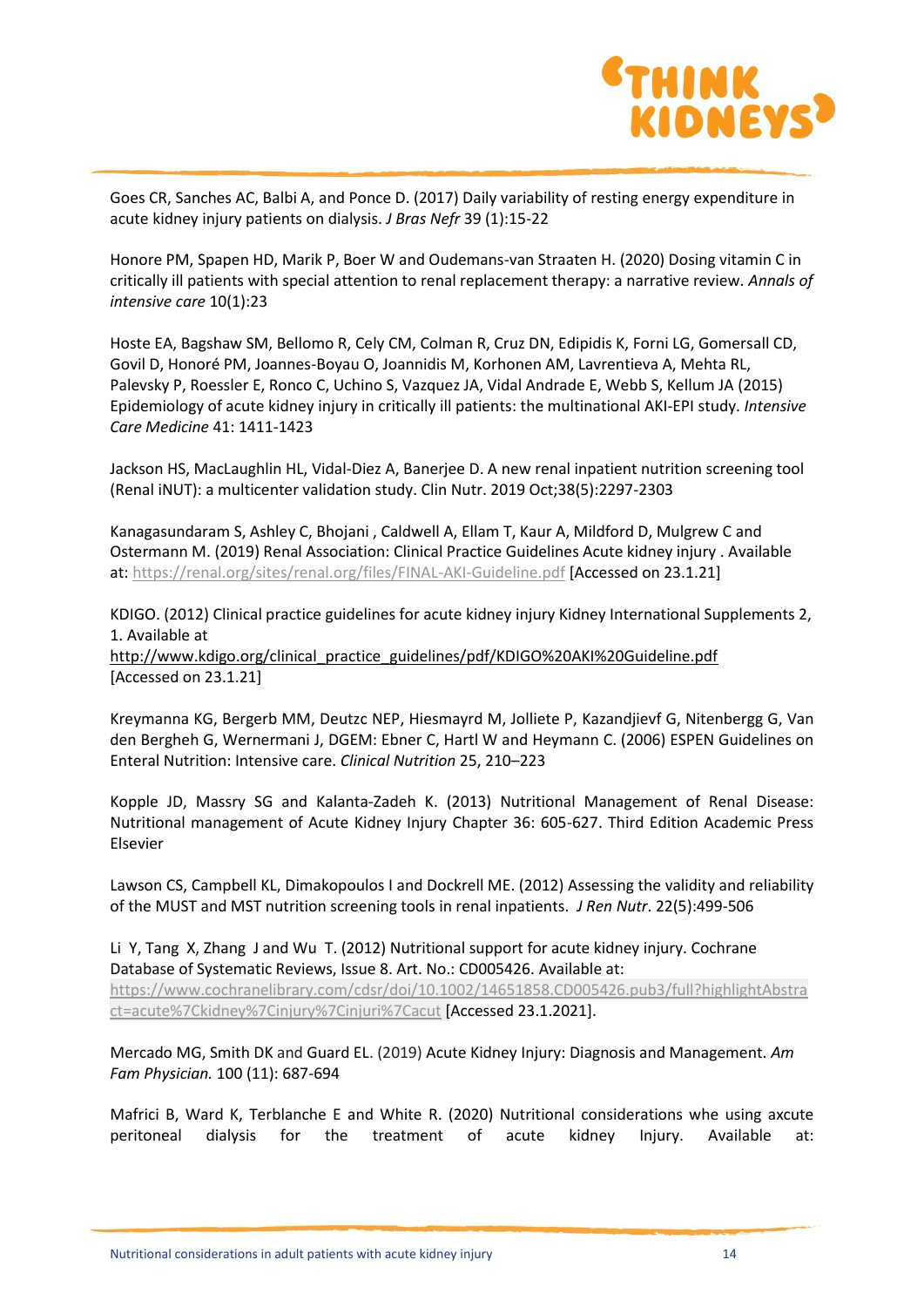

[https://www.bda.uk.com/resource/nutritional-considerations-when-using-acute-peritoneal-dialysis](https://www.bda.uk.com/resource/nutritional-considerations-when-using-acute-peritoneal-dialysis-for-the-treatment-of-acute-kidney-injury.html)[for-the-treatment-of-acute-kidney-injury.html](https://www.bda.uk.com/resource/nutritional-considerations-when-using-acute-peritoneal-dialysis-for-the-treatment-of-acute-kidney-injury.html) [Accessed on the 23.1.21]

Meyer D, Mohan A, Subev E, Sarav M and Sturgill D. (2020) Acute Kidney Injury Incidence in Hospitalized Patients and Implications for Nutrition Support. *Nutr Clin Pract* 35(6): 987-1000

Minnelli N, Gibbs L, Larrivee J, Sahu KK. (2020) Challenges of Maintaining Optimal Nutrition Status in COVID-19 Patients in Intensive Care Settings. *J Parenter Enteral Nutr*. 44(8):1439-1446.

Murphy MH, Alaka KJ, Miller ME and Macias WL. (1993) Assessment of urea appearance rated and net nitrogen deficits in patients with acute renal failure receiving continuous venovenous hemofiltration. *J Renal Nutr* 3: 67-74

McClave SA, Taylor BE, Martindale RG, Warren MM, Johnson DR, Braunschweig C, McCarthy MS, Davanos E, Rice TW, Cresci GA, Gervasio JM, Sacks GS, Roberts PR, Compher C; Society of Critical Care Medicine (2016) American Society for Parenteral and Enteral Nutrition. Guidelines for the Provision and Assessment of Nutrition Support Therapy in the Adult Critically Ill Patient: Society of Critical Care Medicine (SCCM) and American Society for Parenteral and Enteral Nutrition (A.S.P.E.N.). *J Parenter Enteral Nutr*. 40(2):159-211

Nadim MK, Forni LG, Mehta RL, Connor MJ Jr, Liu KD, Ostermann M, Rimmelé T, Zarbock A, Bell S, Bihorac A, Cantaluppi V, Hoste E, Husain-Syed F, Germain MJ, Goldstein SL, Gupta S, Joannidis M, Kashani K, Koyner JL, Legrand M, Lumlertgul N, Mohan S, Pannu N, Peng Z, Perez-Fernandez XL, Pickkers P, Prowle J, Reis T, Srisawat N, Tolwani A, Vijayan A, Villa G, Yang L, Ronco C, and Kellum JA. (2020) COVID-19-associated acute kidney injury: consensus report of the 25th Acute Disease Quality Initiative (ADQI) Workgroup. *Nat Rev Nephrol.* 16(12): 747-764.

Naylor HL, Jackson H, Walker GH, Macafee S, Magee S, Hooper L, Stewart L and MacLaughlin HL. (2013) British Dietetic Association evidence-based guidelines for the protein requirements of adults undergoing maintenance haemodialysis or peritoneal dialysis. *J Hum Nutr Diet* 26: 315-328

NICE 2019 Acute kidney injury: prevention, detection and management. Available at: https://www.nice.org.uk/guidance/ng148 [Accessed on the 23.1.21]

Oh WC, Mafrici B, Rigby M, Harvey D, Sharman A, Allen JC, Mahajan R, Gardner DS and Devonald MAJ. (2019) Micronutrient and Amino Acid Losses During Renal Replacement Therapy for Acute Kidney Injury. *Kidney Int Rep*. 4(8):1094-1108

Ostermann M, Macedo E and Oudemans-van Straaten H. (2019) How to feed a patient with acute kidney injury. *Intensive Care Med.* 45(7):1006-1008

Oudemans-van Straten HM and Ostermann M. (2012) Bench-to bedside review: Citrate for continuous renal replacement therapy. From science to practice *Crit Care.* 2012; 16(6): 249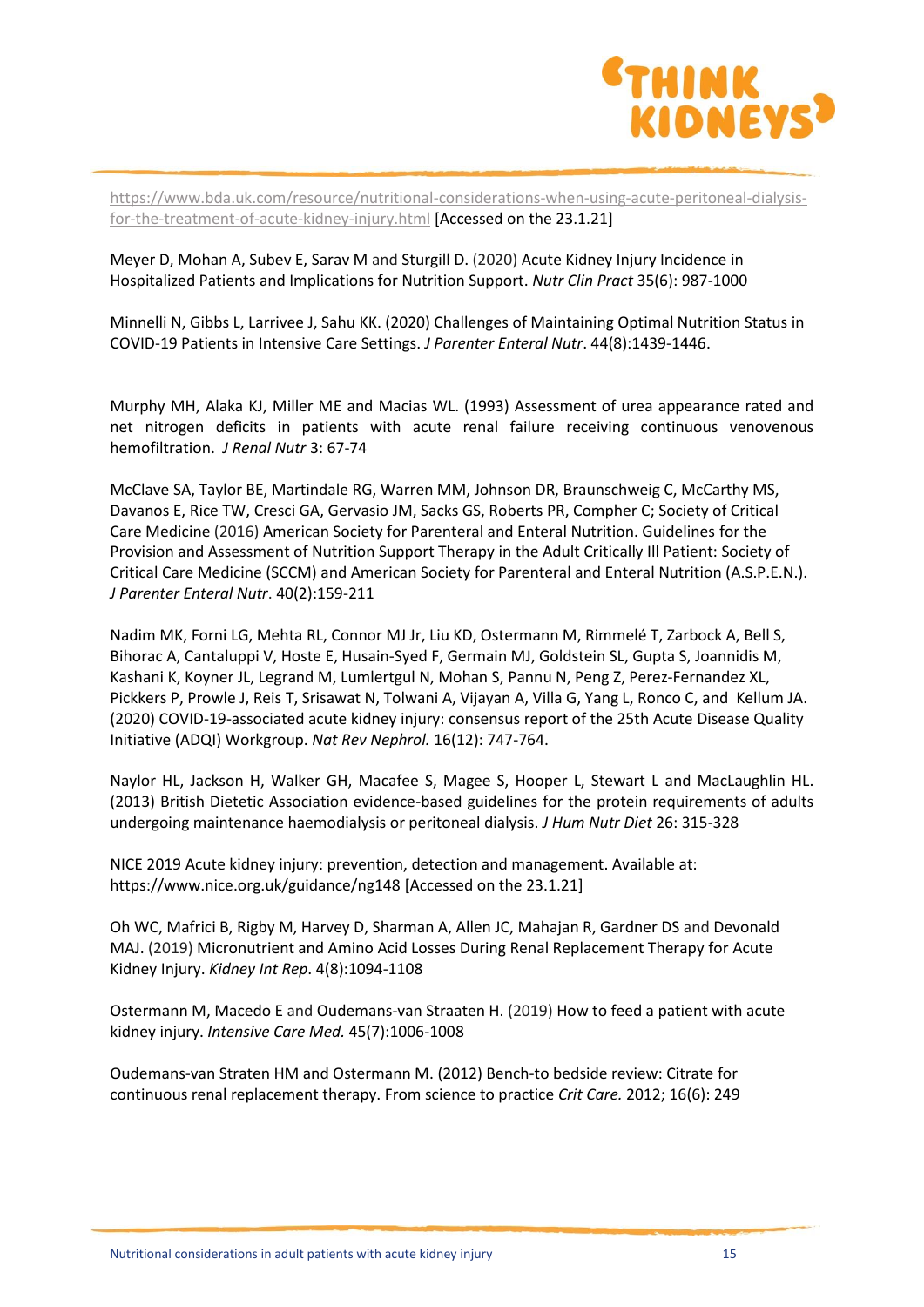

Patel JJ, McClain CJ, Sarav M, Hamilton-Reeves J and Hurt RT (2017) Protein requirements for critically ill patients with renal and liver failure. *Nutr Clin Pract.* 32 (1 suppl) 101s-111s

Rahman M, Shad F and Smith MC. (2012) Acute kidney injury: a guide to diagnosis and management. *American family physician* 1;86(7): 631-639

Sabatino A, Theilla M, Hellerman M, Singer P, Maggiore U, Barbagallo M, Regolisti G and Fiaccadori E. (2017) Energy and Protein in Critically Ill Patients with AKI: A Prospective, Multicenter Observational Study Using Indirect Calorimetry and Protein Catabolic Rate. *Nutrients* 26;9(8):802.

Segaran and Bear. (2015) Guidelines for the Provision of Intensive Care Services. Intensive Care Medicine and Intensive Care Society: 2.2.7 Dietetics. Available at[:http://www.ics.ac.uk/ics](http://www.ics.ac.uk/ics-homepage/latest-news/guidelines-for-the-provision-of-intensive-care-services/)[homepage/latest-news/guidelines-for-the-provision-of-intensive-care-services/](http://www.ics.ac.uk/ics-homepage/latest-news/guidelines-for-the-provision-of-intensive-care-services/) [Accessed on 23.1.21]

Selby NM, Forni LG, Laing CM, Horne KL, Evans RD, Lucas BJ and Fluck RJ. (2020) Covid-19 and acute kidney injury in hospital: summary of NICE guidelines. *BMJ*. 369

Singer P. (2020) Protein metabolism and requirements in the ICU. *Clin Nutr ESPEN.* 38:3-8

Singer P, Blaser AR, Berger MM, Alhazzani W, Calder PC, Casaer MP, Hiesmayr M, Mayer K, Montejo JC, Pichard C, Preiser JC, van Zanten ARH, Oczkowski S, Szczeklik W and Bischoff SC. (2019) ESPEN guideline on clinical nutrition in the intensive care unit. *Clin Nutr*. 38(1): 48-79

Story DA, Ronco C and Bellomo R. (1999) Trace element and vitamin concentrations and losses in critically ill patients treated with continuous venovenous hemofiltration. *Crit Care Med*. 27: 220-223

Tandukar MD and Palevsky PM (2019) Continuous renal replacement therapy: who, when, why and how. *Chest* 155 (3): 626-638

Todorovic VE and Mafrici B. (2018) A pocket guide to clinical nutrition, Section 14 Fifth Edition.

Xia YA, Healy A and Kruger R. (2016) Developing and Validating a Renal Nutrition Screening Tool to Effectively Identify Undernutrition Risk Among Renal Inpatients. *J Ren Nutr* 26(5): 299-307